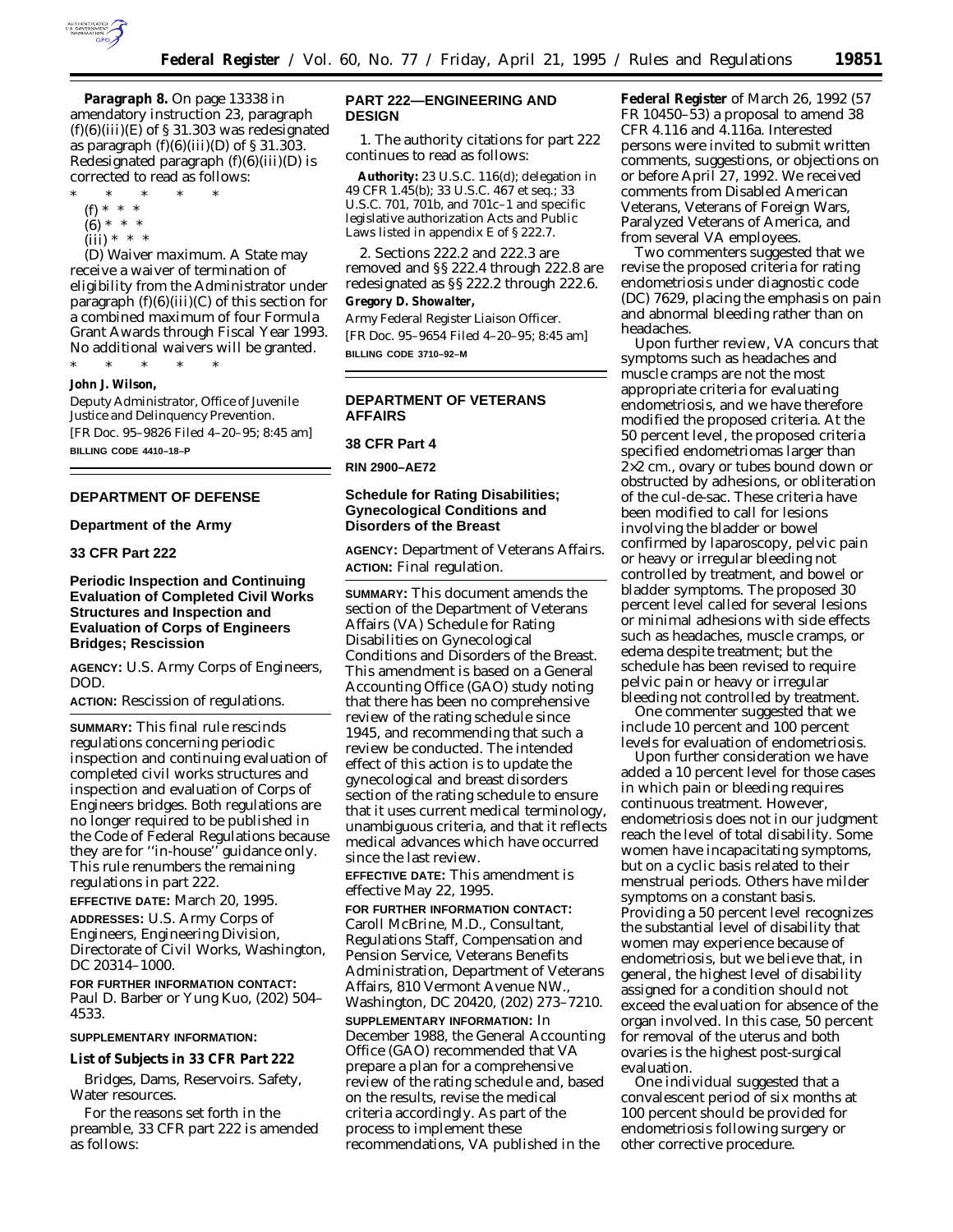VA does not concur. The most extensive surgery that is likely to be needed for endometriosis is a hysterectomy and bilateral salpingooophorectomy. Healing, convalescence, and residuals are likely to be similar to those after such surgery for other conditions. We have established a convalescent period for this type of surgery of three months, which is discussed in more detail below. More conservative surgery is often indicated, including some done on an outpatient basis. Recovery would be even more rapid in such cases and, in our judgment, six months of convalescence cannot be justified.

One commenter noted that 30–40 percent of patients with endometriosis become infertile and that 10–15 percent of infertile women have endometriosis.

While endometriosis may be associated with infertility, infertility is not itself a disability for VA rating purposes. It does not result in impairment of average earning capacity. If loss or loss of use of a creative organ is established as due to endometriosis, special monthly compensation under the provisions of 38 CFR 3.350(a) may be considered.

One commenter suggested a language change under the criteria for evaluation of prolapse of the uterus, DC 7621, from ''complete—through vulva'' to ''complete—through vagina and introitus.''

The language suggested by the commenter is more technically accurate and we have revised the language as suggested.

Four commenters expressed concern about a lack of clarity in the criteria for evaluating residuals of breast surgery under DC 7626. One said that the phrase ''following mastectomy or lumpectomy without significant alteration of size or form'' at the 0 percent level is confusing because literally ''mastectomy'' will result in significant alteration of size or form and that therefore ''biopsy'' should be substituted for ''mastectomy.'' Another said that it is impossible to remove the breast (i.e., perform a mastectomy) without significant alteration of size or form, and that therefore ''mastectomy'' should be replaced by ''lumpectomy.'' One felt that the phrase ''significant alteration of size or form'' is too subjective to be useful, and also that a mastectomy or lumpectomy which requires removal of some breast tissue together with supporting tissues will change the size and form of the breast and should be compensated at a 10 percent level.

In response to these comments, VA has simplified the criteria for evaluating breast surgery residuals and has

clarified them by adding a note defining the terms used for the various types of breast surgery specified at each level of evaluation. At the 0 percent level, we have replaced the words ''mastectomy or lumpectomy'' with ''wide local excision,'' a term that we also define for VA purposes in the note. Since the commenters did not offer alternative language for us to consider, however, we have retained the phrase ''significant alteration of size or form.'' We believe the term is objective enough to be useful since it requires a substantial, as opposed to a subtle or minimal, alteration in the normal size or form of the breast. Furthermore, a mastectomy or lumpectomy or any other wide local excision that significantly alters the size or form of the breast will be compensated, not at 10 percent, but at 30 percent. For degrees of alteration that are not significant, a 10 percent evaluation is not warranted because there is no industrial impairment and little or no cosmetic deformity.

Two commenters suggested that there be major and minor evaluations for breast surgery under DC 7626, comparable to muscle loss under DC 5302, extrinsic muscles of shoulder girdle.

VA does not concur. Muscle loss is not the only disability that results from a radical mastectomy. There are two additional disabling aspects: removal of the breast and removal of lymphatic tissue. The residuals of removal of a breast include pain and deformity, each of variable extent, and a 30 percent level of disability has been established for removal of one breast without involvement of muscle or lymphatic tissue. Disability of the pectoral muscle under DC 5302 is assessed solely on loss of function, and complete removal warrants an evaluation of 30 percent or 40 percent, depending on whether it is on the major or minor side. Residuals from the removal of lymphatic tissue during a radical mastectomy may be as mild in degree as minimal deformity or pain or as severe as massive lymphedema of an arm. Thus the residual disability from each of the three elements has a range of severity, and it is the combination of the three that we have taken into account in assigning a level of disability following breast surgery. Considering all of these facets of disability, we do not believe that the difference between muscle loss on the major and on the minor side significantly influences the overall disability from a radical mastectomy. Fifty percent was the assigned level of impairment for a unilateral radical mastectomy in the 1945 rating schedule. In our judgment this is a reasonable

assessment, and we have retained it in this revision. In other than radical breast surgery there is no muscle impairment at all, so the comment on major and minor evaluations is not applicable.

One commenter, stating that there is no industrial impairment following mastectomy with significant alteration of size or form but without removal of axillary lymph nodes unless there are painful scars, suggested that the proposed evaluation of 50 percent for both and 30 percent for one should be lower.

VA does not agree with the commenter. Residuals of mastectomy may include pain, deformity, and sense of loss with psychological distress. Any of these may have an effect on an individual's functioning and can occur regardless of whether or not the external appearance of the clothed individual is altered. We are retaining the current evaluations because the residuals remain essentially the same as they have been for many years, and, in our judgment, result in residual disability consistent with the levels currently assigned.

We proposed to retain § 4.116 of the 1945 rating schedule intact with only minor changes, but one commenter criticized that section as ambiguous and confusing, particularly the part which indicates that removal of uterus, ovaries, etc., is considered disabling, but only prior to the natural menopause.

VA agrees that the implied distinction of surgery before or after the natural menopause is not warranted. The rating schedule spells out, without qualification or restriction, the evaluations to be assigned following the removal of female reproductive organs once the convalescent period has ended. The surgical residuals from the anatomic removal of an organ or organs do not differ depending on whether or not natural, surgical, or any other type of menopause has occurred. The last sentence of § 4.116 has therefore been deleted.

We have also removed the sentences addressing congenital malformations and new growths. They are redundant since they state principles stated elsewhere, specifically in § 4.9, covering congenital or developmental defects as applied to the entire rating schedule, in § 4.10, covering functional impairment in general, and in the criteria under DC's 7627 and 7628, covering evaluation of neoplasms.

Finally, the first two sentences of § 4.116, "[i]n rating disability from gynecological conditions the following will not be considered as ratable conditions: (a) The natural menopause, (b) amenorrhea, when this is based upon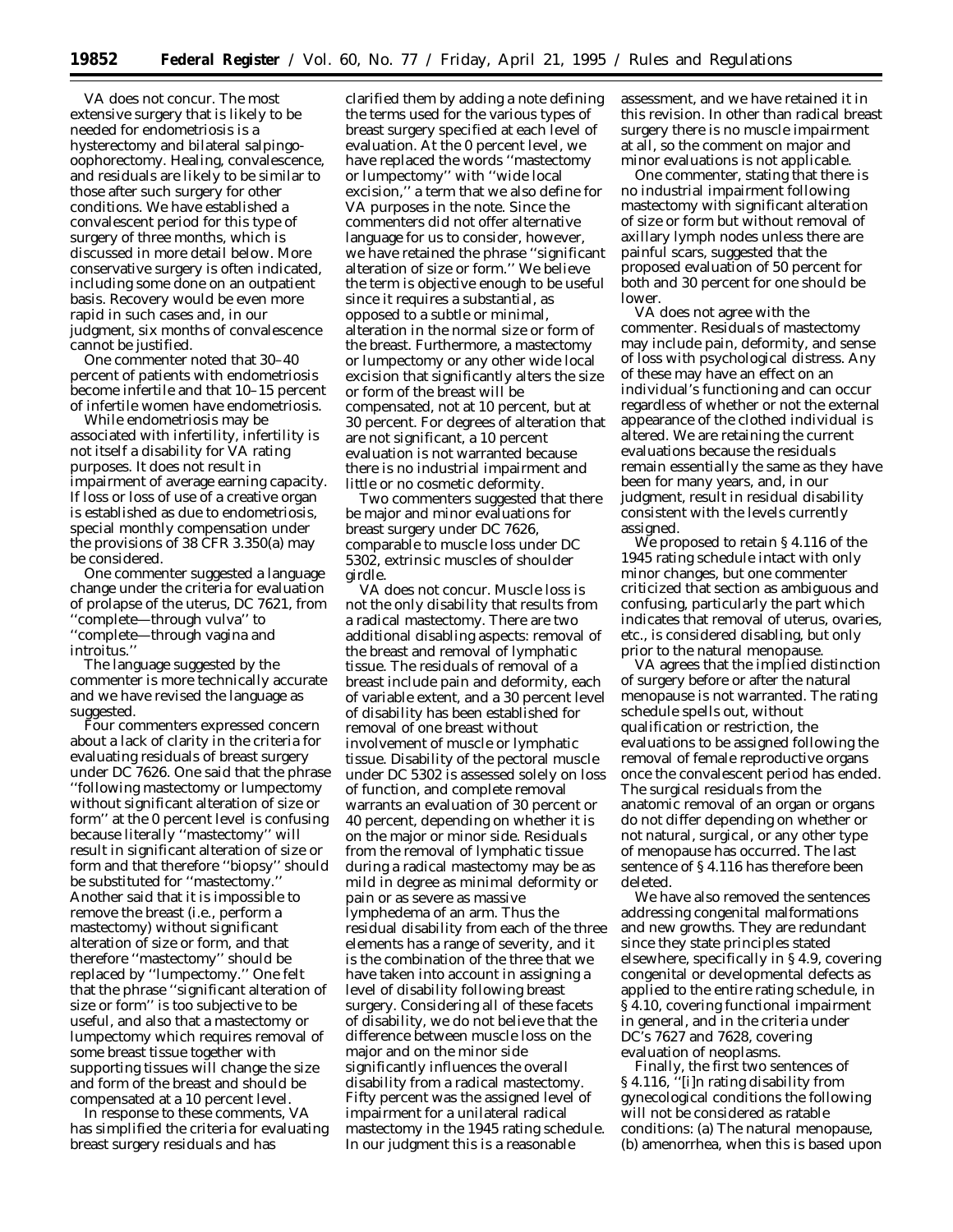developmental defect or abnormality, and (c) pregnancy and childbirth and their incidents, except surgical complications under certain circumstances'' and ''The surgical complications of pregnancy will not be held the result of service except when additional disability resulted from treatment therein or they are otherwise attributable to unusual circumstances of service,'' have been changed. The second sentence contains unclear remarks about the surgical complications of pregnancy, seemingly restricting service connection for many of them. Chronic disabilities resulting from pregnancy, whether medical or surgical, are subject to service connection if incurred during service, as with other chronic disabilities. Since this sentence is not only ambiguous but offers no specific information that would aid in evaluation of disabilities, it has been deleted.

The first sentence has been shortened and the type of amenorrhea that is not considered a ratable condition clarified as ''primary'' amenorrhea. This remaining sentence would serve better as a note, and we have deleted § 4.116 in its entirety and retained this sentence as part of Note (1) at the beginning of this portion of the rating schedule. We have also added a sentence to the note stating that chronic residuals of medical or surgical complications of pregnancy may be disabilities for rating purposes. Since § 4.116 has been deleted, § 4.116a has been redesignated as § 4.116.

One commenter felt that the rating schedule should include rating criteria for cervical dysplasia.

VA does not concur. Cervical dysplasia is neither disease nor injury, but a cellular abnormality of the cervix revealed by a Pap smear. It may resolve without residuals or it may represent a premalignant condition which is a forerunner of carcinoma or carcinoma in situ of the cervix. If carcinoma develops in service, whether or not preceded by cervical dysplasia, it will be serviceconnected. If carcinoma develops after service, the diagnosis of cervical dysplasia in service may or may not be a factor in establishing service connection, which will be determined under either presumptive provisions of 38 CFR 3.309(a) or the general principles relating to service connection in 38 CFR 3.303 *et seq.* Since cervical dysplasia is not itself a disability, it does not in our judgment warrant inclusion in the rating schedule.

One commenter objected to the retention of separate sections for genitourinary conditions and gynecological conditions, calling this a remnant of antiquated prejudices.

VA does not concur. In fact, the separation of these disciplines is standard throughout modern medicine, with separate specialists, textbooks, medical school and hospital departments, etc. Urology has developed as a specialty that includes both the urinary tract and the male genital tract because these two systems share some common anatomy. This is not the case in females, however, where the genital tract is independent of the urinary tract and is the focus of the separate specialty of gynecology. Combining these systems would be contrary to a major focus of the current revision, which is to bring the rating schedule in line with current medical practice, and would be of no discernible advantage to veterans or to those using the rating schedule.

The same commenter asserted that conditions of the gynecological system, especially the loss of procreative organs, do not cause impairment of earning capacity and should therefore not be compensated. A second commenter suggested that our proposed method of evaluating disabilities of the gynecological system based on the need for or response to treatment is inappropriate because it is not based on impairment of earning capacity as required by 38 U.S.C. 1155. A third related comment was an objection that the proposed evaluations covering disease, injury, or adhesions of the female reproductive organs (DC 7610– 7615) were based on optimum success in overcoming the effects of disease and the results of surgery rather than the resultant average impairment.

VA disagrees with the three commenters. The conditions in this system may cause pain, abnormal bleeding, incontinence, etc., and such symptoms undoubtedly cause women to lose time from work, which affects the ability to obtain and retain employment, and thus affects income. In addition, loss of procreative organs may affect endocrine function, renal function, psychological function, etc., any of which may affect the ability to work. How well a patient feels, which often relates to how well or how poorly a disease or injury has responded to treatment, is a significant factor in employment. A person who requires continuous treatment is more disabled than one who does not, and one who has symptoms despite continuous treatment is even more impaired. Since evaluation criteria for conditions in other body systems (e.g., malaria (DC 9304), leukemia (DC 7703), and hypoand hyper-thyroidism (DC 7900 and DC 7903)) take into account the need for treatment, the evaluation criteria which

we proposed under DC's 7610 through 7615 are also consistent with other portions of the rating schedule. Our method of evaluating many of these conditions based on response to treatment is therefore appropriate because it assigns those who have symptoms despite treatment the highest level of evaluation because they are the ones who will suffer the most adverse effects on employment.

One commenter suggested that we not compensate pelvic inflammatory disease, which he states is most often a sexually transmitted disease, because, short of tertiary complications of syphilis, male veterans are not compensated for sexually transmitted diseases. He stated that the proposed rule retains disparate ratings for the same type of disability affecting male and female veterans.

VA again disagrees. The provisions of 38 CFR 3.301(c)(1) specifically permit consideration of service connection for residuals of venereal disease if the initial infection occurred during active service. The commenter's statement that males are not compensated for residuals of venereal disease is inaccurate. Urethral strictures, for example, which in some cases represent residuals of venereal disease, may be compensable disabilities. We would also point out that venereal disease presents differently, both acutely and chronically, in males and females, and that rating criteria and entitlement to compensation are based on disability, not on etiology. For these reasons, we find that the inclusion of pelvic inflammatory disease in the rating schedule does not represent disparate evaluations of similar disabilities for males and females, and the commenter's statements do not, in our judgment, establish a rational basis for deleting this condition from the rating schedule.

We proposed changing the convalescent periods for Ovary, removal of (DC 7619) and Uterus and both ovaries, removal of (DC 7617) from six months to three months, and two commenters objected. One stated that by reducing certain evaluations and periods of convalescence, VA was exceeding the GAO mandate to review the rating schedule to update medical terminology and evaluation criteria, and that a statistical study of impairment in earning capacity should be done. The other said that removal of both uterus and ovaries is a far more significant surgical procedure than the removal of the uterus alone or ovary alone and there is a basis for continuation of the six-month convalescent period.

VA disagrees. A convalescent period of three months after removal of the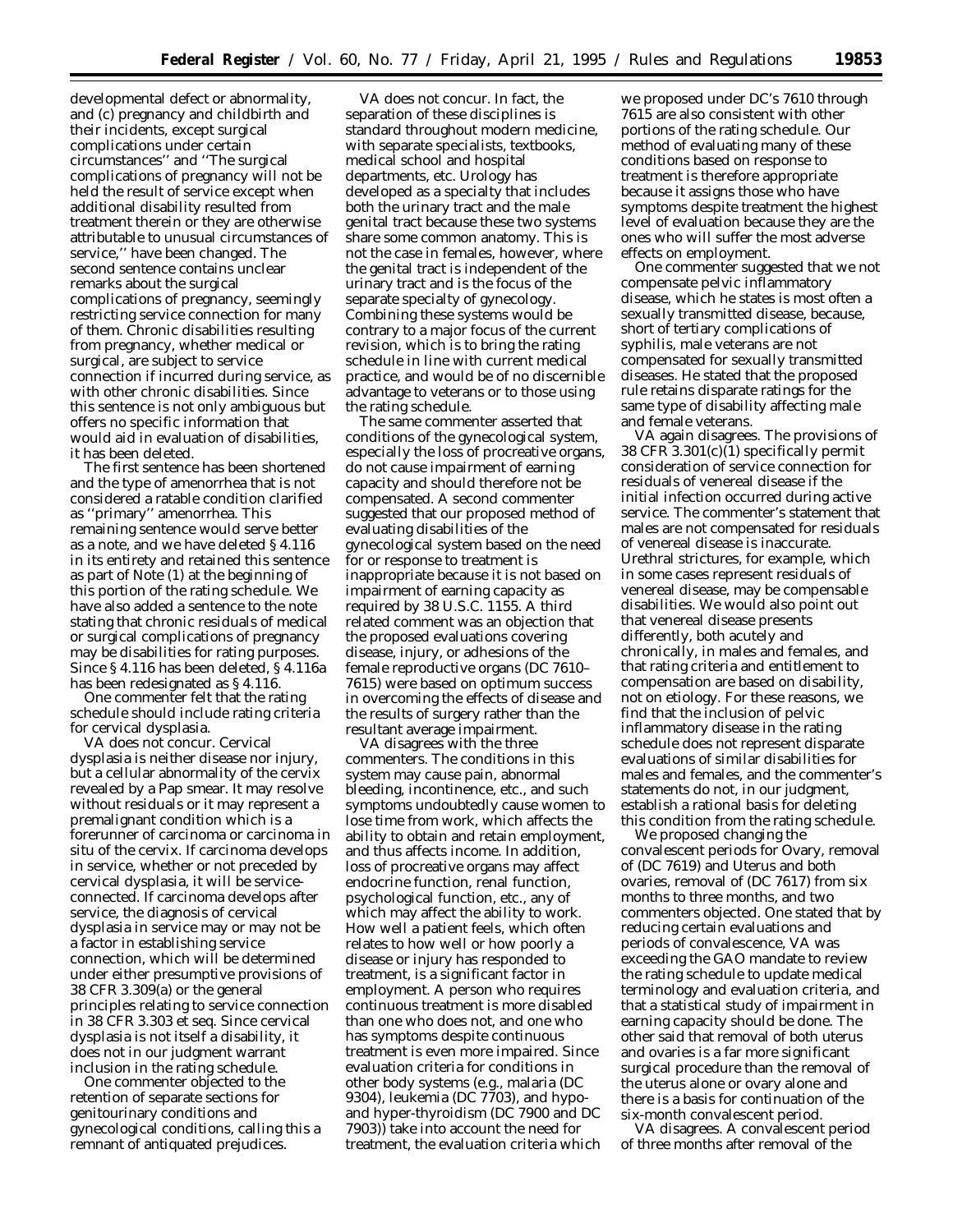uterus and/or ovaries is regarded as adequate for most patients because of improvements in surgical techniques and in postoperative care, including the practice of early ambulation. The average convalescent period is actually shorter than three months, with most patients requiring no more than six to eight weeks to convalesce. VA's mandate to readjust the schedule does not derive from GAO but from 38 U.S.C. 1155, which instructs the Secretary to revise the schedule ''in accord with experience.'' A need for shorter periods of convalescence represents a significant medical advance since the last revision, and changes in the rating schedule to reflect this are appropriate.

Three commenters objected to the proposal concerning the period of total evaluation following the completion of therapy for malignancy, citing the wide variety of possible side effects, the varying individual time requirements for convalescence, and the complexity of certain medical procedures.

VA does not concur with the objections. The commenters appear to have misinterpreted the proposed rule to mean that a convalescent evaluation will be terminated six months after treatment has ceased. However, under the proposed change, there cannot be a reduction at the end of six months because the process of reevaluation does not begin until that time. First, there must be a VA examination six months after completion of treatment. Then, if the results of that or any subsequent examination warrant a reduction in evaluation, the reduction will be implemented under the provisions of 38 CFR 3.105(e), which require a 60-day notice before VA can reduce an evaluation and an additional 60-day notice before the reduced evaluation takes effect. The revision not only requires a current examination to assure that all residuals are documented, but also offers the veteran more contemporaneous notice of any proposed action and expands the veteran's opportunity to present evidence showing that the proposed action should not be taken. In our judgment this method will better ensure that actual side effects and recuperation times are taken into account because they will be noted on the required VA exam. Based on commenters' concerns, however, we have revised the note under this code so that it cannot be misinterpreted as requiring a reduction six months after treatment is terminated. We have also added to the note a direction to rate on residuals, if there has been no local recurrence or metastasis, in order to make these provisions consistent with those we

provided for malignancies of the revised genitourinary system. This is not a substantive change, but has been made to provide further clarity, as well as internal consistency within the rating schedule.

Two commenters urged us to retain a minimum evaluation of 10 percent following surgery or the completion of therapy for malignancy.

VA does not agree. Residuals following the medical or surgical treatment of malignancy are common, but vary widely in type and severity, and a specified arbitrary level of residual disability cannot be assumed to be present in every case. As previously discussed, we will be requiring a VA examination for each individual before adjusting the convalescent evaluation, and that examination will also ensure that actual residual disabilities will be documented and assigned an accurate evaluation, which may be more or less than 10 percent.

Two commenters suggested that we retain the evaluation for removal of one ovary with or without partial removal of the other at 10 percent rather than changing it to 0 percent. Another stated that removal of one ovary is analogous to atrophy of both ovaries and should therefore be rated at 20 percent.

VA does not concur. One ovary or even part of an ovary produces sufficient hormone to maintain normal reproductive and endocrine functions without hormonal replacement therapy. The ultimate test of ovarian hormonal function is the ability to support a pregnancy, and it is a well-established medical fact that one ovary is sufficient to support a pregnancy. This is significantly different from complete atrophy of both ovaries (DC 7620), where there would be no hormonal output, and replacement therapy would be necessary.

Two commenters requested that we annotate certain diagnostic codes in this section to indicate entitlement to special monthly compensation (SMC) under 38 U.S.C. 1114(k) for loss of a creative organ. One suggested annotating DC's 7617, 7618, 7619, and 7626, and the other suggested annotations ''where appropriate.''

Because the statutory requirements for SMC are very complicated and in some cases involve more than one body system, it is impractical to provide detailed information at every location in the rating schedule where the potential for entitlement to SMC might arise. Rating specialists must be aware of the need to refer to 38 CFR 3.350, the governing regulation, in every instance where the veteran has a condition which potentially establishes eligibility

for SMC. To that end, we have added a note at the beginning of § 4.116 requiring rating specialists to refer to § 3.350 any time they evaluate a claim involving loss or loss of use of one or more creative organs. In view of the comments received, we have also placed footnotes after diagnostic codes 7617 (removal of uterus and both ovaries), 7618 (removal of uterus), 7619 (removal of ovary), and 7620 (complete atrophy of both ovaries) instructing raters to review for entitlement to SMC. While the conditions we have annotated clearly call for review for entitlement to SMC, almost any condition in this section might, under certain circumstances, establish entitlement to SMC. The note at the beginning of § 4.116 makes it clear that it is the responsibility of the rating specialist to recognize those circumstances and assign SMC when warranted. The lack of a footnote does not relieve rating specialists of that responsibility.

Viewing the rating schedule as a whole, we are concerned that if there are footnotes only for obvious grants of SMC, individual veterans entitled to SMC in less obvious situations will be disadvantaged if rating specialists fail to recognize potential entitlement because they have not been prompted to do so by a footnote. We believe that the combination of the regulatory requirement in the note and the footnotes is the best method of making sure that potential entitlement to SMC is considered.

On further review, we have made some additional changes to the proposed revisions for the sake of clarity and objectivity. The title of DC 7627 has been changed from ''Breast, removal of'' to ''Breast, surgery of,'' since surgery often stops short of removal of a breast.

In order to eliminate the need to search in other sections of the rating schedule for criteria to evaluate DC 7625, Fistula, urethrovaginal, (which in the proposed rule was to be rated as voiding dysfunction under the genitourinary schedule), we have provided the criteria for voiding dysfunction (continual urine leakage, post surgical urinary diversion, urinary incontinence, or stress incontinence subset of criteria) under DC 7625. The only difference is that we changed the word urethroperineal to urethrovaginal, as being more specific to this system.

Similarly, we proposed that Fistula, rectovaginal (DC 7624) be evaluated as DC 7332, rectum and anus, impairment of sphincter control (in the digestive system section of the rating schedule). In response to a general comment on the proposed rating schedule revisions of a number of body systems, which strongly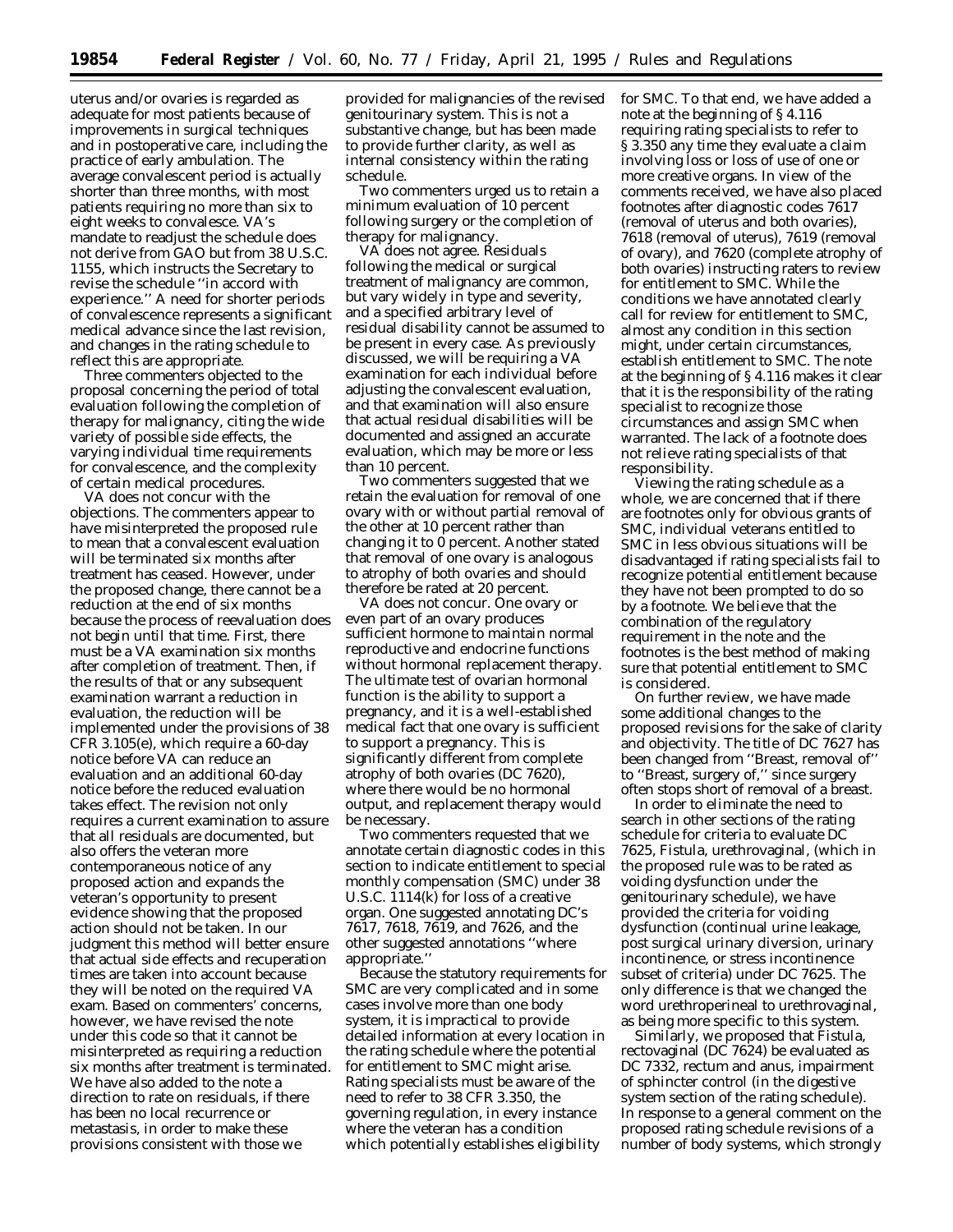favored the elimination of subjectivity and urged its extension, we removed terms such as ''extensive leakage'' and ''fairly frequent'', which are part of the criteria for DC 7332, in favor of criteria that are more precise, but still based on the extent of fecal leakage and the necessity for wearing a pad.

We made one additional minor technical change under DC 7628, Benign neoplasms of the gynecological system or breast. The word ''genitourinary'' has been replaced by the word ''urinary'' as being more specific to this system.

VA appreciates the comments submitted in response to the proposed rule, which is now adopted with the amendments noted above.

The Secretary hereby certifies that this regulatory amendment will not have a significant economic impact on a substantial number of small entities as they are defined in the Regulatory Flexibility Act (RFA), 5 U.S.C. 601–612. The reason for this certification is that this amendment would not directly affect any small entities. Only VA beneficiaries could be directly affected. Therefore, pursuant to 5 U.S.C. 605(b), this amendment is exempt from the initial and final regulatory flexibility analysis requirements of sections 603 and 604.

This regulatory amendment has been reviewed by the Office of Management and Budget under the provisions of Executive Order 12866, Regulatory Planning and Review, dated September 30, 1993.

(The Catalog of Federal Domestic Assistance program numbers are 64.104 and 64.109.)

### **List of Subjects in 38 CFR Part 4**

Individuals with disability, Pensions, Veterans.

Approved: December 22, 1994.

**Jesse Brown,**

*Secretary of Veterans Affairs.*

For the reasons set forth in the preamble, 38 CFR part 4, subpart B, is amended as set forth below:

# **PART 4—SCHEDULE FOR RATING DISABILITIES**

#### **Subpart B—Disability Ratings**

1. The authority citation for part 4 is revised to read as follows:

**Authority:** 38 U.S.C. 1155.

2. The undesignated center heading appearing before § 4.116 is revised to read as follows:

### **Gynecological Conditions and Disorders of the Breast**

3. Section 4.116 is removed.

4. Section 4.116a is redesignated as § 4.116 and its heading and text are revised to read as follows:

#### **§ 4.116. Schedule of ratings—gynecological conditions and disorders of the breast.**

|                                                                                                           | Rating |
|-----------------------------------------------------------------------------------------------------------|--------|
| Note 1: Natural menopause,                                                                                |        |
| primary amenorrhea,<br>and                                                                                |        |
| pregnancy and childbirth are                                                                              |        |
| not disabilities for rating pur-                                                                          |        |
| poses. Chronic residuals<br>οf                                                                            |        |
| medical or surgical complica-                                                                             |        |
| tions of pregnancy may be<br>disabilities for rating                                                      |        |
| pur-<br>poses.                                                                                            |        |
| <b>Note 2:</b> When evaluating any                                                                        |        |
| claim involving loss or loss of                                                                           |        |
| use of one or more creative                                                                               |        |
| organs, refer to §3.350 of this                                                                           |        |
| chapter to determine whether                                                                              |        |
| the veteran may be entitled to                                                                            |        |
| special monthly compensa-                                                                                 |        |
| tion. Footnotes in the sched-                                                                             |        |
| ule indicate conditions which                                                                             |        |
| potentially establish entitle-                                                                            |        |
| ment to special monthly com-                                                                              |        |
| pensation; however, almost                                                                                |        |
| any condition in this section                                                                             |        |
| might,<br>under<br>certain<br>cir-                                                                        |        |
| cumstances, establish entitle-                                                                            |        |
| ment to special monthly com-<br>pensation.                                                                |        |
| 7610<br>Vulva, disease or injury of                                                                       |        |
| (including vulvovaginitis).                                                                               |        |
|                                                                                                           |        |
| 7611 Vagina, disease or injury of.<br>7612 Cervix, disease or injury of.<br>Cervix, disease or injury of. |        |
| 7613 Uterus, disease, injury, or ad-                                                                      |        |
| hesions of.                                                                                               |        |
| 7614 Fallopian tube, disease, in-                                                                         |        |
| jury, or adhesions of (including                                                                          |        |
| pelvic<br>inflammatory<br>disease                                                                         |        |
| (PID)).                                                                                                   |        |
| 7615 Ovary, disease, injury, or ad-                                                                       |        |
| hesions of.                                                                                               |        |
| General Rating Formula for Disease,<br>Injury, or Adhesions of Female                                     |        |
| Reproductive Organs (diagnostic                                                                           |        |
| codes 7610 through 7615):                                                                                 |        |
| Symptoms<br>not controlled by                                                                             |        |
| continuous treatment                                                                                      | 30     |
| Symptoms that require continu-                                                                            |        |
| ous treatment                                                                                             | 10     |
| Symptoms that do not require                                                                              |        |
| continuous treatment                                                                                      | 0      |
| 7617 Uterus and both ovaries, re-                                                                         |        |
| moval of, complete:                                                                                       |        |
| For three months after removal                                                                            | 1100   |
| 7618 Uterus, removal of, including                                                                        | 150    |
| corpus:                                                                                                   |        |
| For three months after removal                                                                            | 1100   |
|                                                                                                           | 130    |
| 7619 Ovary, removal of:                                                                                   |        |
| For three months after removal                                                                            | 1100   |
| Thereafter:                                                                                               |        |
| Complete removal of both                                                                                  |        |
| ovaries                                                                                                   | 130    |
| Removal of one with or                                                                                    |        |
| without partial removal of                                                                                |        |
| the other                                                                                                 | 10     |
| 7620 Ovaries, atrophy of both,                                                                            | 120    |
|                                                                                                           |        |

Rating 7621 Uterus, prolapse: Complete, through vagina and introitus .................................. 50 Incomplete ................................. 30 7622 Uterus, displacement of: With marked displacement and frequent or continuous menstrual disturbances ................. 30 With adhesions and irregular menstruation .......................... 10 7623 Pregnancy, surgical complications of: With rectocele or cystocele ....... | 50 With relaxation of perineum ...... | 10 7624 Fistula, rectovaginal: Vaginal fecal leakage at least once a day requiring wearing of pad ..................................... 100 Vaginal fecal leakage four or more times per week, but less than daily, requiring wearing of pad ....................... 60 Vaginal fecal leakage one to three times per week requiring wearing of pad ................. 30 Vaginal fecal leakage less than once a week .......................... 10 Without leakage ......................... 0 7625 Fistula, urethrovaginal: Multiple urethrovaginal fistulae  $\ldots$  100 Requiring the use of an appliance or the wearing of absorbent materials which must be changed more than four times per day ......................... 60 Requiring the wearing of absorbent materials which must be changed two to four times per day ................................... 40 Requiring the wearing of absorbent materials which must be changed less than two times per day ......................... 20 7626 Breast, surgery of: Following radical mastectomy: Both .................................... 80 One ..................................... 50 Following modified radical mastectomy: Both .................................... 60 One ..................................... 40 Following simple mastectomy or wide local excision with significant alteration of size or form: Both .................................... 50 One ..................................... 30 Following wide local excision without significant alteration of size or form: Both or one ........................ 0 **Note:** For VA purposes: (1) Radical mastectomy means removal of the entire breast, underlying pectoral muscles, and regional lymph nodes up to the coracoclavicular ligament.